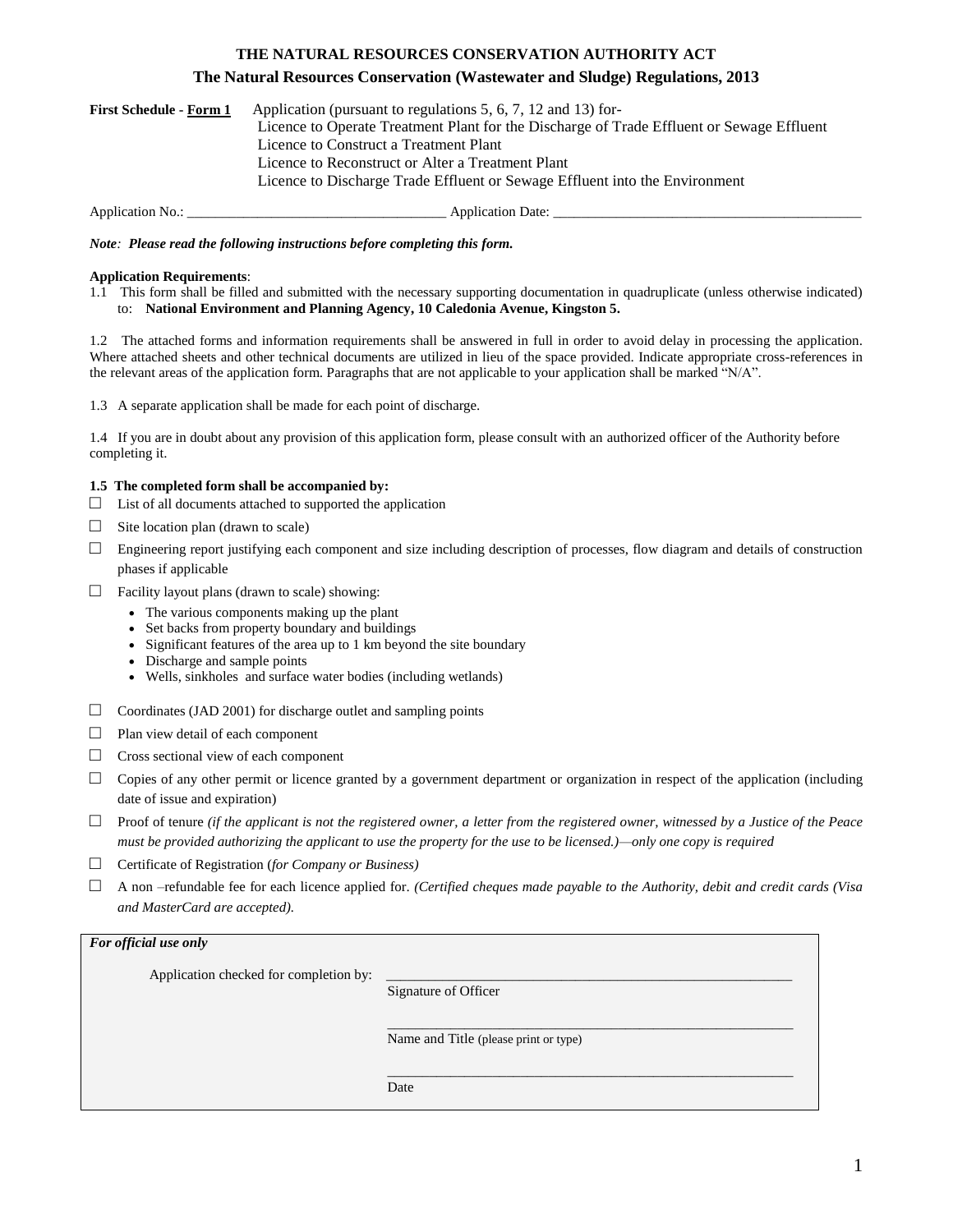# **2.1 Applicant** (*Note: the applicant is the person or entity in whose name the licence will be issued*)

|        | Address: <u>New York: Address: New York: New York: New York: New York: New York: New York: New York: New York: New York: New York: New York: New York: New York: New York: New York: New York: New York: New York: New York: New</u>                               |
|--------|--------------------------------------------------------------------------------------------------------------------------------------------------------------------------------------------------------------------------------------------------------------------|
|        |                                                                                                                                                                                                                                                                    |
|        |                                                                                                                                                                                                                                                                    |
|        |                                                                                                                                                                                                                                                                    |
|        | 2.2 Owners (if different from applicant)                                                                                                                                                                                                                           |
|        |                                                                                                                                                                                                                                                                    |
|        |                                                                                                                                                                                                                                                                    |
|        |                                                                                                                                                                                                                                                                    |
|        |                                                                                                                                                                                                                                                                    |
|        | ,我们也不能会在这里,我们的人们就会在这里,我们的人们就会在这里,我们的人们就会在这里,我们的人们就会在这里,我们的人们就会在这里,我们的人们就会在这里,我们的                                                                                                                                                                                   |
|        |                                                                                                                                                                                                                                                                    |
|        |                                                                                                                                                                                                                                                                    |
|        | 2.3 Agent (note: the Agent is a person or entity who is authorized to apply on the behalf of the applicant: a letter of authorization by the<br>applicant witnessed by a Justice of the Peace must be provided at time of application - Only one copy is required) |
|        |                                                                                                                                                                                                                                                                    |
|        |                                                                                                                                                                                                                                                                    |
|        | Address: Note that the contract of the contract of the contract of the contract of the contract of the contract of the contract of the contract of the contract of the contract of the contract of the contract of the contrac                                     |
|        |                                                                                                                                                                                                                                                                    |
|        |                                                                                                                                                                                                                                                                    |
|        |                                                                                                                                                                                                                                                                    |
|        | 2.4 Application for Licence to: (note: Tick all relevant Licences as needed)                                                                                                                                                                                       |
|        | <b>Construct Treatment Plant</b>                                                                                                                                                                                                                                   |
|        | Reconstruct or Alter Sewage Treatment Plant                                                                                                                                                                                                                        |
| $\sim$ | Operate Treatment Plant for Discharge of Sewage Effluent                                                                                                                                                                                                           |
|        | Operate Treatment Plant for Discharge of Trade Effluent                                                                                                                                                                                                            |
|        | Discharge of Sewage Effluent into the Environment                                                                                                                                                                                                                  |
|        | Discharge of Trade Effluent into the Environment                                                                                                                                                                                                                   |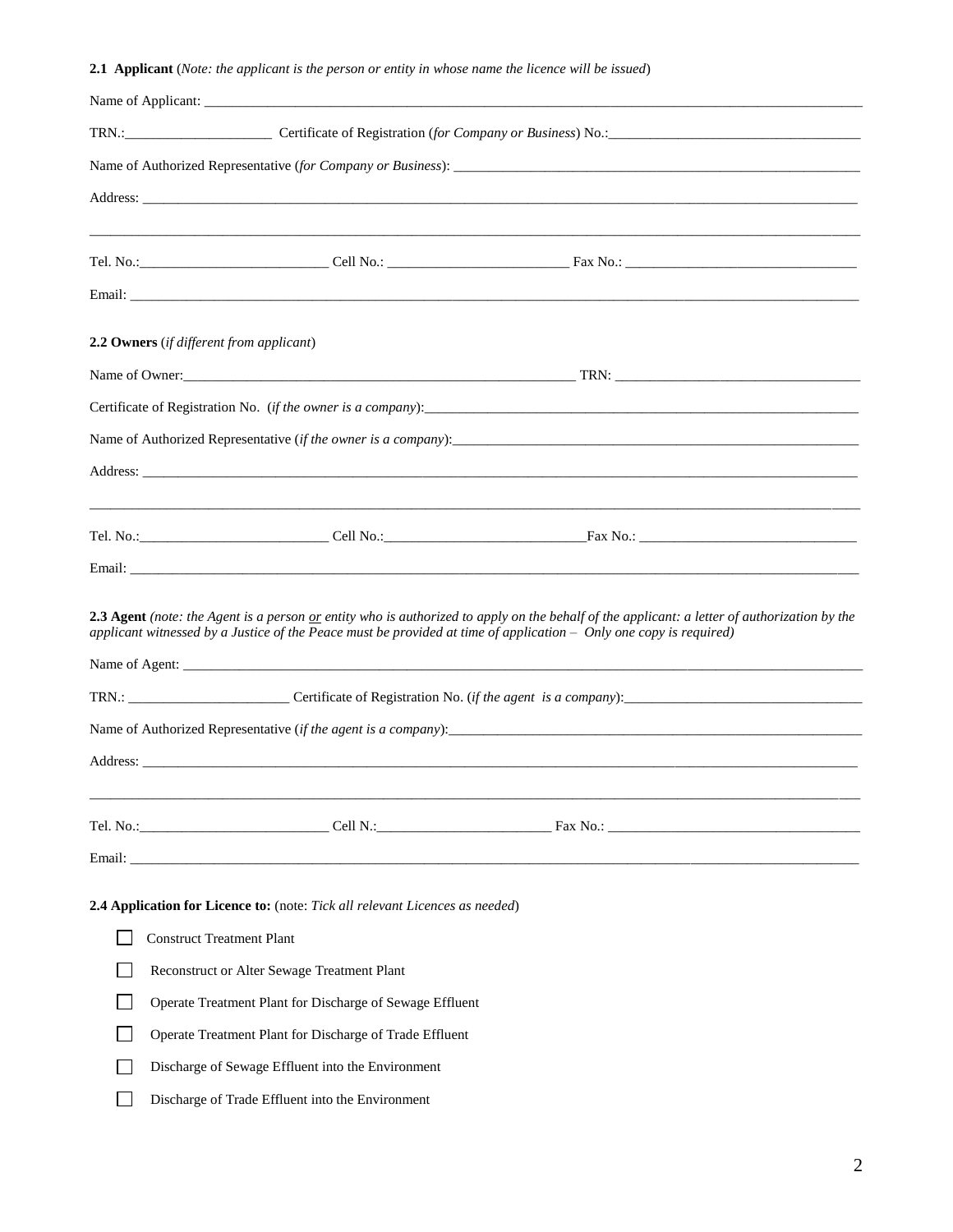### **3.1 Treatment Plant**:

| Address/Location of the treatment plant: |             |                       |  |
|------------------------------------------|-------------|-----------------------|--|
|                                          |             |                       |  |
| Land Valuation No.:                      | Volume No.: | $\text{Folio No.:}\n$ |  |

## **3.2 Sewage Effluent**:

Community System (*serving multiple housing units in a single development including a hotel*)

Municipal System: (serving multiple development/areas)

List Areas/facilities served by the Plant: *(attached pages as needed)*

| Name of Areas/Facilities Indicate if Boundary<br>Map is attached by ticking in the box) | <b>Population Served</b><br>(indicate No. of people, houses or rooms) | Volume<br>$(M^3$ /day) |
|-----------------------------------------------------------------------------------------|-----------------------------------------------------------------------|------------------------|
|                                                                                         |                                                                       |                        |
|                                                                                         |                                                                       |                        |
|                                                                                         |                                                                       |                        |

#### **3.3 Trade Effluent**:

Business activity generating trade effluent (include ISIC code):

Source of water: \_\_\_\_\_\_\_\_\_\_\_\_\_\_\_\_\_\_\_\_\_\_\_\_\_\_\_\_\_\_\_\_ Water Consumption *(litres/day)*:\_\_\_\_\_\_\_\_\_\_\_\_\_\_\_\_\_\_\_\_\_\_\_\_\_\_\_\_\_\_\_\_\_\_\_

Engineering Report should include the following information (*in addition to information requested in 1.5)*

List of types and qualities of intermediate and final products derived from enterprise

Description of processes including secondary processes (*such as cleaning of equipment generating trade effluent*)

 $\Box$ List of types and quantities of material of material delivered or stored on site which may end up in trade effluent by accident or by design and affect the environment.

**4.1 Components of Plant:** (*Note: State type of treatment and list components*)

| Type of: Treatment Plant                                               |
|------------------------------------------------------------------------|
|                                                                        |
|                                                                        |
|                                                                        |
|                                                                        |
|                                                                        |
|                                                                        |
| Stand by Power Supply: $\vert \vert$ On site $\vert \vert$ Off-site at |
|                                                                        |
|                                                                        |
| Setback from nearest building (m): and use a land use:                 |
| Setback from the nearest property boundary $(m)$ : and use: and use:   |